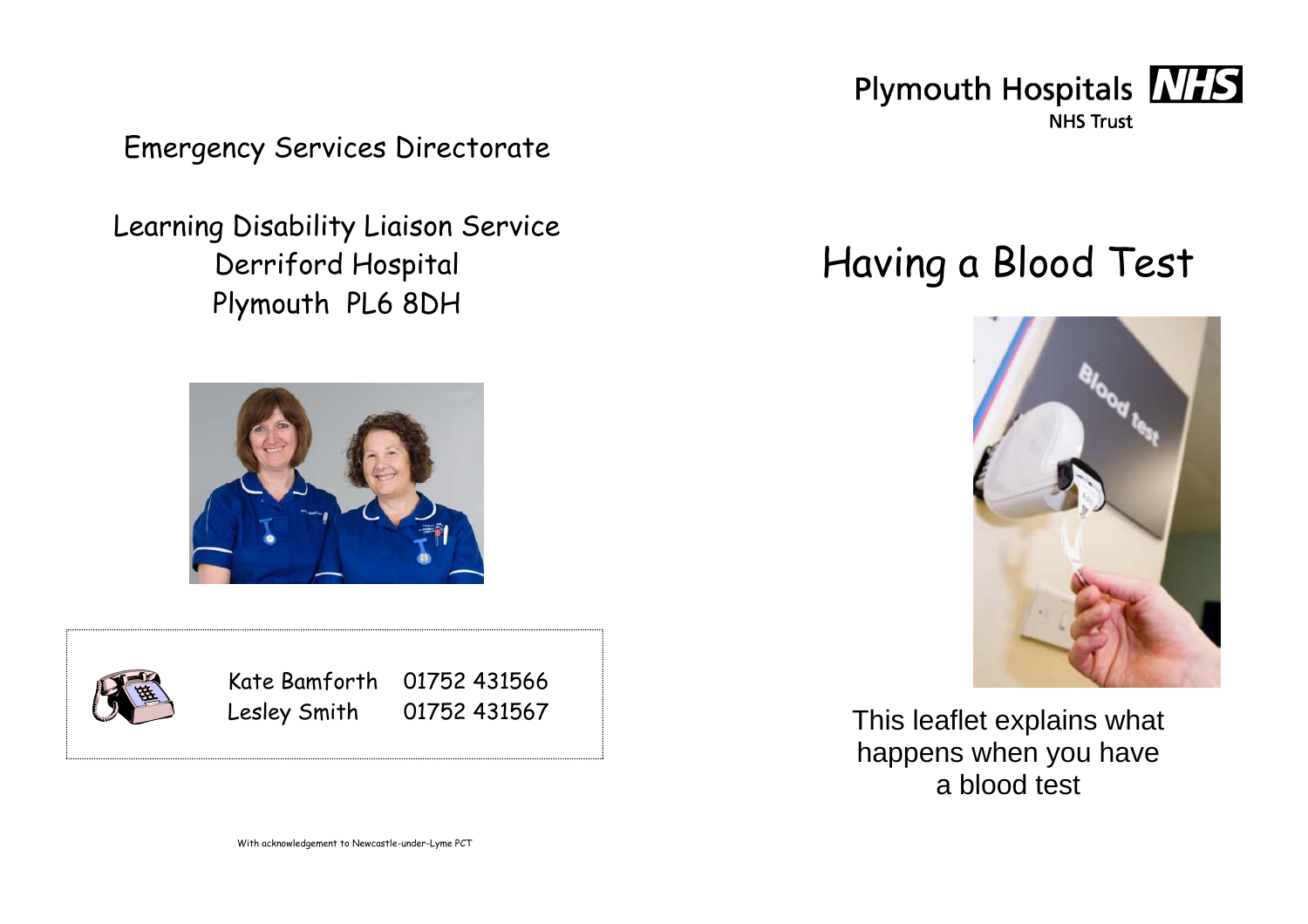

A blood test can be done by a doctor or a nurse or a special worker called a Phlebotomist



You will be able to go now



A phlebotomist is a health worker whose job it is to take blood



The results will be sent to your doctor who will explain them to you





A blood test can be done at your doctor's or in a hospital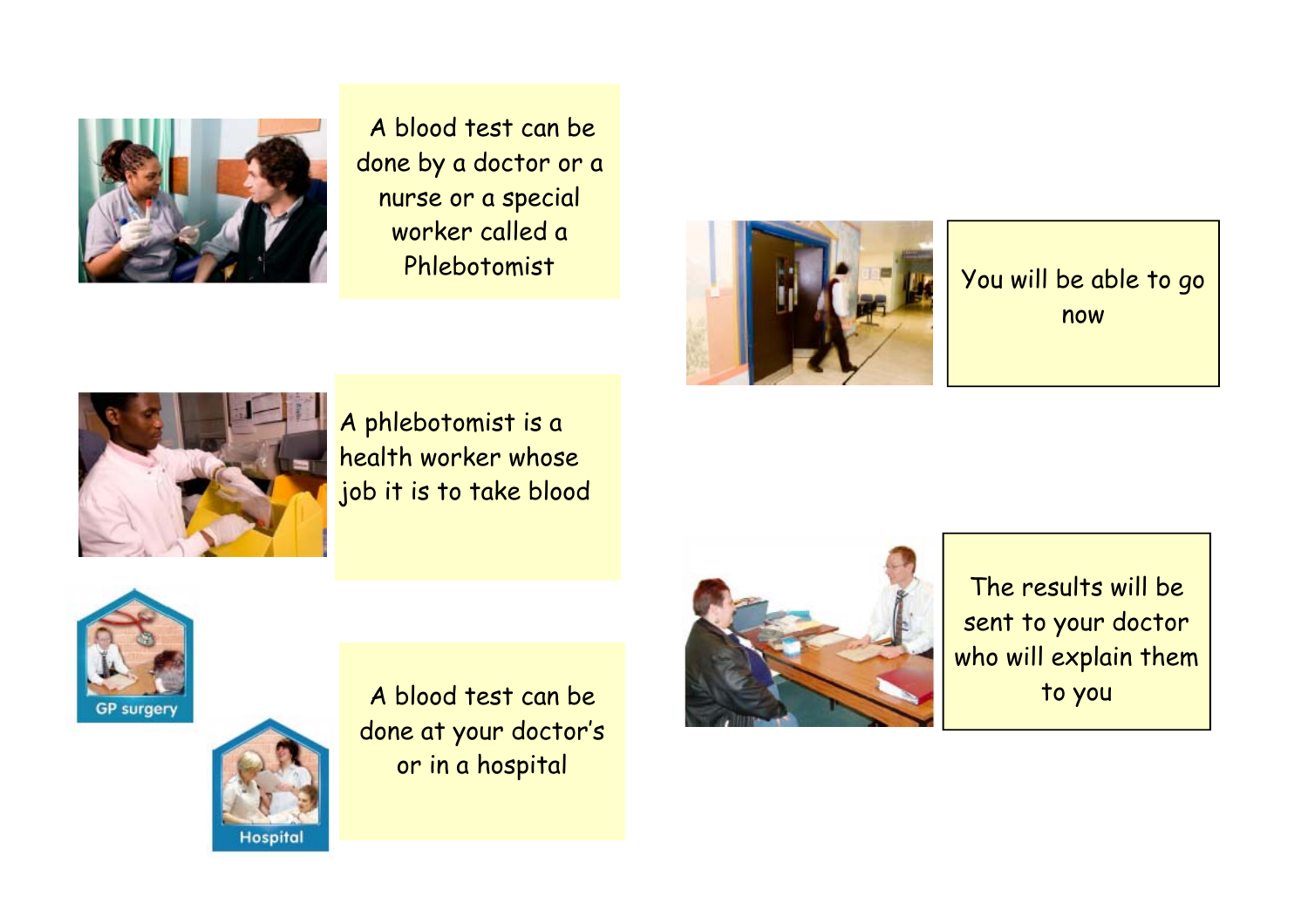

If you are worried about having a blood test and would like to talk to someone, you can contact



It can tell your doctor if there is anything wrong with you



The nurse will put a tight band around your arm and ask you to keep still



Your Doctor



The nurse will put a needle into your arm. It might hurt a little